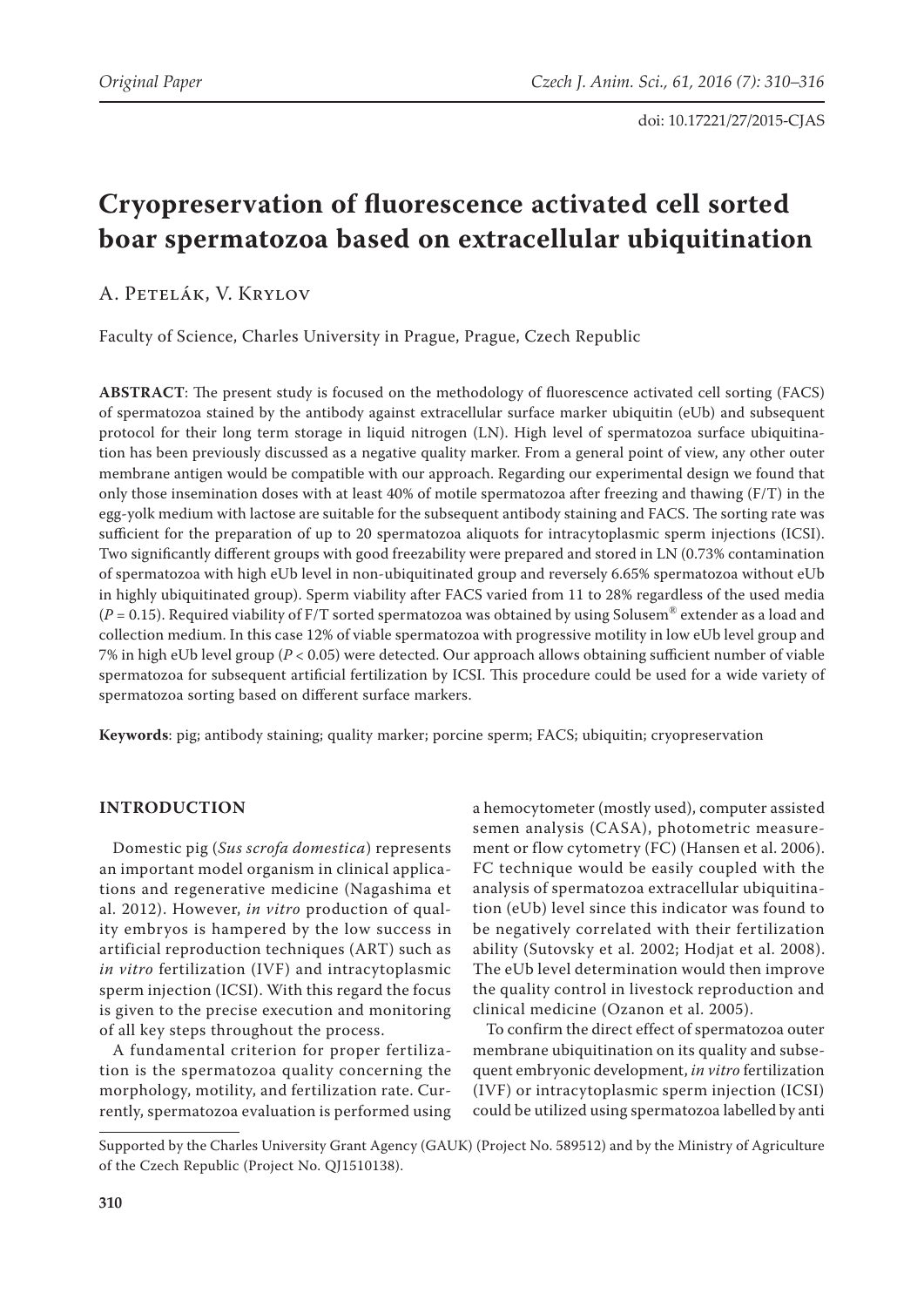Ub primary antibody (Ab). Secondary Ab coupled with fluorophore would enable their sorting, based on the presence or absence of fluorescence signal using fluorescence activated cell sorting (FACS). Currently, this technique is employed in spermatozoa sorting based on the sex chromosomes content, i.e. sperm sexing (Vazquez et al. 2009). Precisely separated populations of low eUb and high eUb spermatozoa are necessary for the subsequent comparison of fertilization tests using the techniques of *in vitro* assisted reproduction. In porcine model ICSI would be preferentially employed for its ability to overcome the lower spermatozoa motility after FACS procedure and to eliminate a polyspermic penetration, the common problem observed in standard porcine IVF protocols (Kren et al. 2003). ICSI provided similar fertilization and blastocyst forming rates when FACS sex sorted and unsorted spermatozoa were compared (Jo et al. 2014).

To overcome the problems with spermatozoa variability among particular insemination doses (Alkmin et al. 2014) it is necessary to have a wellestablished freezing and long-term storage protocol. In domestic animals a cryopreservation of cattle and horse semen is commonly used and improved (Barbas and Mascarenhas 2009), but the protocol for boar spermatozoa freezing is usually still based on egg-yolk extender (Pursel et al. 1972).

The low viability and conception rates of frozen and thawed (F/T) spermatozoa currently obtained after insemination are due to a combination of detrimental effects on sperm function and structural integrity during the freeze–thawing process (Watson 1995). In addition, boar spermatozoa membranes are highly sensitive to freezing stress (White 1993) and no more than 70% of spermatozoa are able to survive the cryopreservation (Gil et al. 2005; Martinez-Alborcia et al. 2012).

In this study we described a new combination of FACS procedure based on the surface marker and freezing protocol providing spermatozoa of sufficient quality for subsequent use in ART.

For the successful combination of cryopreservation and FACS it is important to optimize the extender and collection medium and make all processes with standard routine.

# **MATERIAL AND METHODS**

*Preparation of spermatozoa suspension.* Insemination doses were purchased from local pro-

ducer (Chovservis a.s., SOSK Brná, Hradec Králové, Czech Republic). Boar semen was collected by gloved-hand technique and all procedures were in accordance with Czech law. 20 ml of spermatozoa suspension was centrifuged for 5 min at 700 *g* and supernatant was aspired leaving approximately 1 ml of the original solution. Sediment was then resuspended and sorted on Percoll gradient (700 *g* for 15 min) consisting of 5 ml 40% Percoll (GE Healthcare Biosciences AB, Uppsala, Sweden) underlain with 2 ml of 80% Percoll. Dulbecco's phosphate buffered saline (DPBS) (Life Technologies, Carlsbad, USA) was used instead of standard PBS for the Percoll dilution. All media and solutions were tempered to 17°C. After centrifugation the supernatant was discarded and the spermatozoa pellet was resuspended with DPBS + 0.01% polyvinyl alcohol (PVA) (Sigma-Aldrich, St. Louis, USA) to a final concentration  $1 \times 10^8$  spermatozoa/ml.

*Antibody staining*. Blocking of spermatozoa (30 min) was performed in 5% normal goat serum (5% NGS) (Sigma-Aldrich) in DPBS prior to staining. After a 5 min centrifugation of 5 ml spermatozoa suspension at 350 *g*, the supernatant was removed and pellet resuspended in 0.5 ml of 1% NGS with primary antibody (Anti Ubiquitin; Imgenex Corp., San Diego, USA) diluted 1:100 and incubated for 40 min at 17°C. Spermatozoa were then washed twice with 1% NGS and incubated for 60 min in 1% NGS with secondary antibody (Goat-anti-rabbit IgG FITC; Imgenex Corp.) diluted 1:200. After staining, cells were washed in appropriate load medium, DPBS + 0.01% PVA or Solusem® (Varkens KI Nederland, Deventer, the Netherlands), the standard extender routinely used by insemination doses producer.

*FACS*. To distinguish spermatozoa from other particles and debris, cells were stained for 15 min with Hoechst 33342 (Sigma-Aldrich) added to the appropriate load medium to a final concentration 1 µg/ml (Marchiani et al. 2007). To remove debris or clumped spermatozoa, samples were then filtered through a 40 µm mesh. A polychromatic highspeed cell sorter BD-Influx (BD Biosciences, San Jose, USA) equipped with lasers (355, 488 nm) was used. DPBS served as a sheath fluid. A standard nozzle was used for both groups during passage through the FACS. Sorted spermatozoa were deflected into 1.5 ml mini tubes containing 700 µl collection medium DPBS + 0.01% PVA or modified Tris-buffered medium (mTBM) (MilliQ water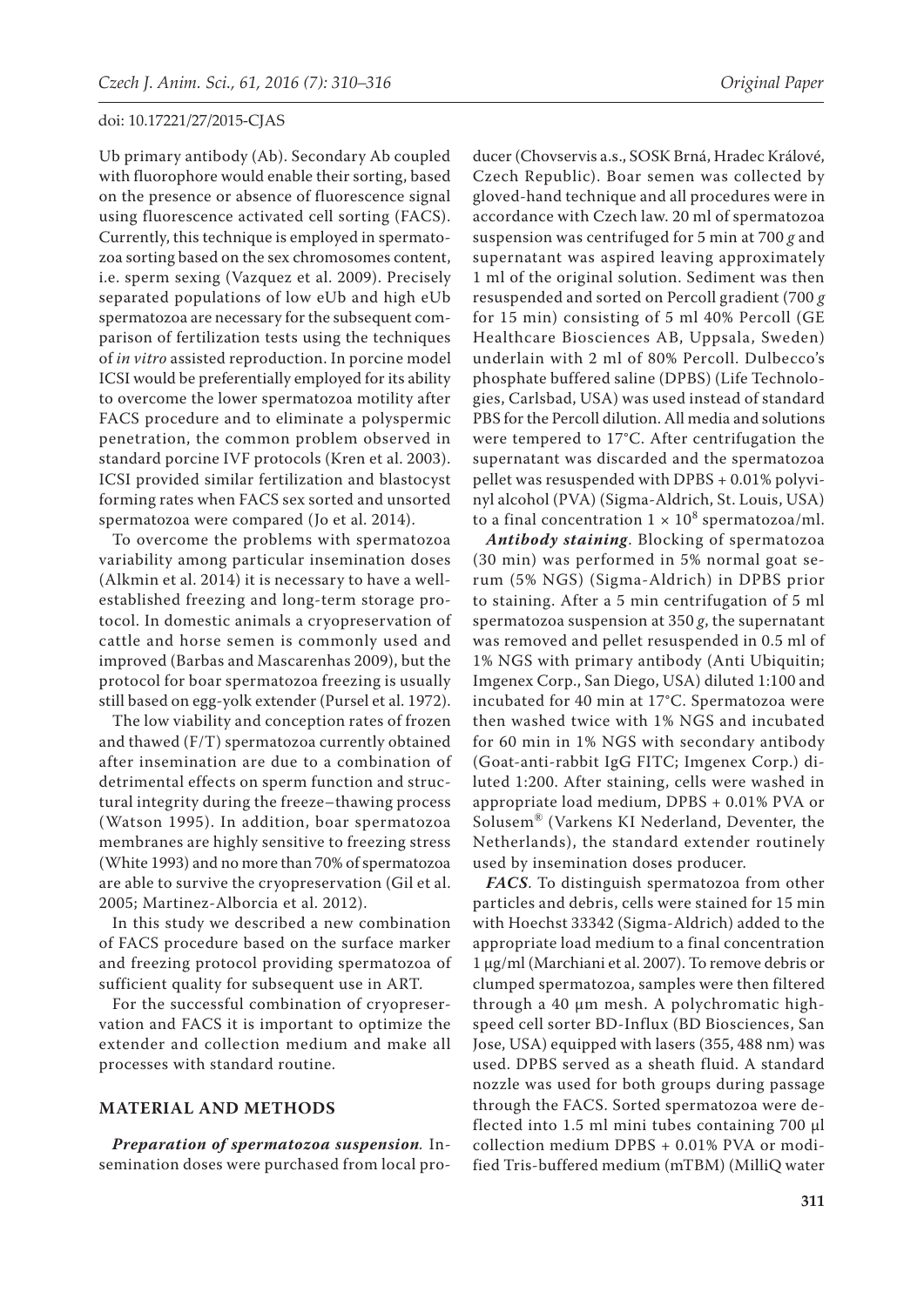with 113.1mM  $NaCl<sub>2</sub>$ , 3mM KCl, 20mM Trizma base, 5mM glucose, 5mM sodium pyruvate, bovine serum albumin in the concentration of  $2 \mu g/ml$ , and 14.1mM phenol red – all Sigma-Aldrich) or extender Solusem®. The data were acquired using BD FACSDiva Software (BD Biosciences).

Spermatozoa were sorted into two groups to acquire the largest difference in the eUb level. In the first one (low eUb level) we selected spermatozoa with minimal fluorescein isothiocyanate (FITC) signal intensity and in the second group (high eUb) spermatozoa with strong signal were collected. Both groups included consistent population of spermatozoa with similar intensity of fluorescent signal to obtain enough intra-group similarity (Figure 2).

*Freezing protocol*. Sperm freezing medium was prepared according to study of Yi et al. (2002) with modification in surfactant component in fraction B where 8.3mM sodium dodecyl sulfate (SDS) (Sigma-Aldrich) was used instead of Orvus ES Paste.

We established our modified protocol for spermatozoa freezing and thawing which we used for freezability test. Twelve ml of spermatozoa suspension from insemination dose was centrifuged for 5 min at 700 *g*, supernatant was aspirated to a final volume of approximately 0.75 ml. Pellet was then resuspended and sorted on Percoll gradient tempered to 17°C, the supernatant was removed and pellet was resuspended in DPBS + 0.01% PVA tempered to 17°C to a final concentration of  $5 \times 10^7$ spermatozoa/ml. Two ml of this suspension was centrifuged for 5 min and supernatant was discarded. The pellet was resuspended in 0.5 ml fraction A of freezing medium (20% (v/v) of egg yolk diluted in MilliQ water, 0.3M lactose monohydrate). Suspension was over a 2 h period slowly cooled in a refrigerator to 5°C and 0.5 ml of freezing medium fraction B (fraction A with 0.82M glycerol and 8.3mM SDS) was added. In a room tempered to 5°C, glass 50 µl capillaries (Drummond Scientific Co., Broomall, USA) were filled immediately with approximately  $30 \mu l$  of suspension, the suspension was aligned to the centre, and Bunsen torch was used to seal the ends. Capillaries were horizontally placed on a plastic holder situated 5 cm above the liquid nitrogen (LN) surface in a tank for 10 min before they were immersed into LN and then stored.

For freezing FACS sorted spermatozoa some minor modification was performed. We did not make Percoll selection since this step was performed already before Ab staining. Collection medium

with spermatozoa was centrifuged for 5 min at 700 *g*, supernatant was discarded, and pellet was gently resuspended in 200 µl fraction A of freezing medium. After refrigeration, 200 µl of fraction B was added. Subsequent procedures were the same as for the freezability test.

The spermatozoa suspension was thawed in 37°C water bath for 3 min and then immediately added to a test tube containing 250 µl mTBM-ICSI (mTBM with  $2mM$  CaCl<sub>2</sub>  $2H_2O$  and  $1mM$  caffeine). Sperm motility was evaluated after a 20 min incubation.

*Viability analysis*. After the 20 min incubation in mTBM-ICSI at 38°C spermatozoa motility was evaluated using standard Bürker chamber. To determine spermatozoa concentration and motility, two independent measurements were performed, counting 200 spermatozoa in each replicate. Particular media combination for FACS was tried on 5 or 6 different insemination doses with good freezability.

Evaluation of spermatozoa viability based only on motility was sufficient for our purposes because this value is closely related to their viability and gives similar evaluation results (Gil et al. 2005; Martinez-Alborcia et al. 2012). Immotile spermatozoa were assessed as non-viable.

A comparison of viability between low- and highly-ubiquitinated spermatozoa was carried out in paired experiments.

*Statistical analysis.* Statistical analysis and graphs were carried out using the GraphPad Prism, Version 5.01 (GraphPad Software Inc., San Diego, USA). Data were analyzed by one-way ANOVA and *t*-test. Values were considered statistically significant at  $P < 0.05$ .

# **RESULTS**

*Selection of appropriate insemination dose*. Insemination doses from different boars were prepared for cryopreservation, stored in LN for one day, and thawed. The motility of F/T spermatozoa varied from 0 to 55%. We arbitrary determined the presence of 40% motile spermatozoa after F/T as the lowest limit for using the original insemination dose for sorting procedure. Insemination doses with spermatozoa viability lower than 40% always revealed spermatozoa motility close to zero after FACS and F/T (data not shown).

*FACS and the selection of collection medium.*  Representative patterns of spermatozoa immuno-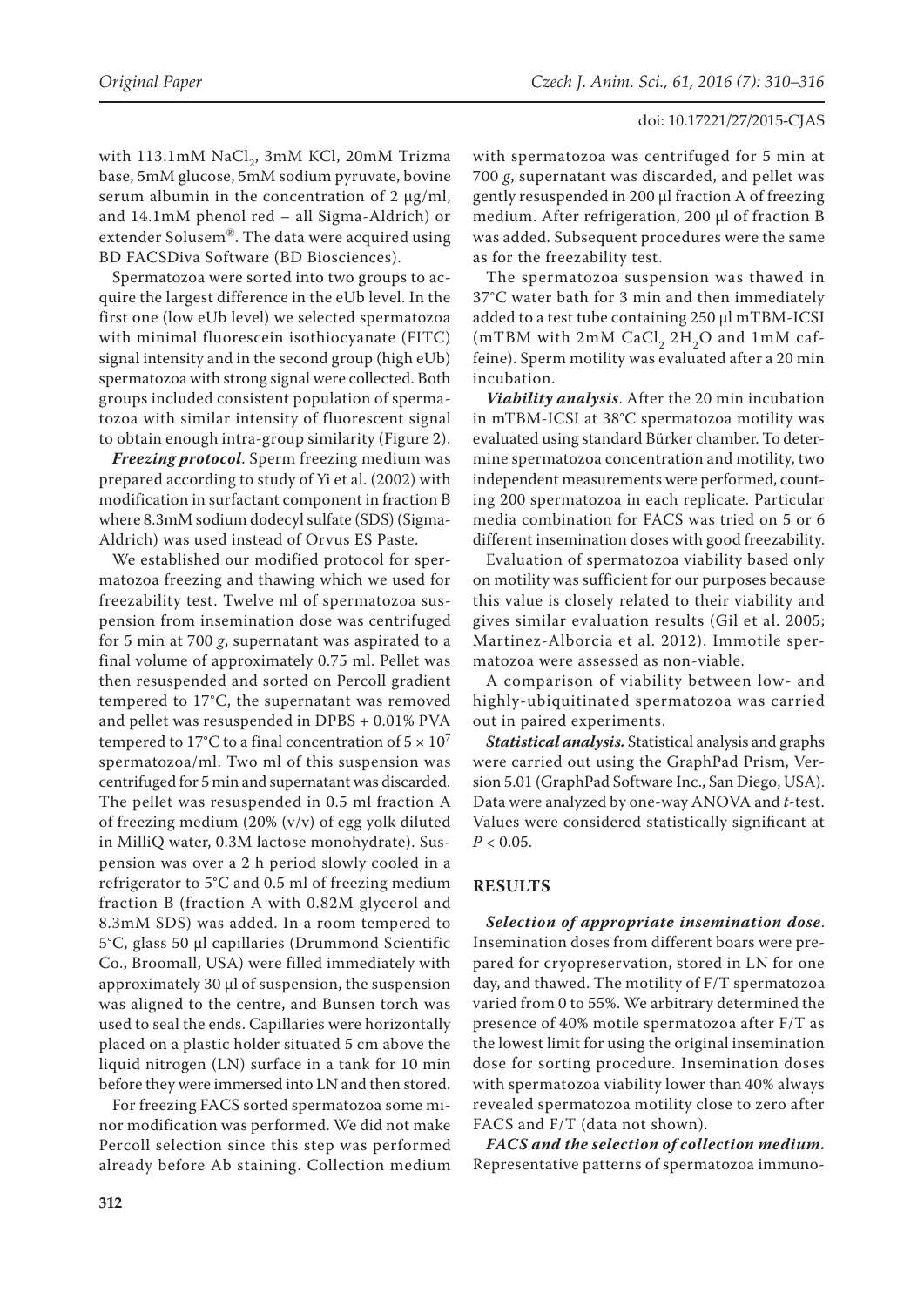fluorescence labelling with anti-ubiquitin antibody after FACS is shown in Figure 1. FACS analysis outcome (Figure 2) revealed distinct spermatozoa populations based on the FITC signal intensity derived from the staining by secondary antibody. Figure 2 shows gating of events determined as single cells and the intensity plot used for the sorting of high eUb level spermatozoa and cells with the minimal eUb level.

Sorting rate of high eUb level spermatozoa varied from 26 to 194 spermatozoa per second (sp/s) with the average value of 75 sp/s, low eUb level revealed values ranging from 63 to 318 sp/s with the average of 148 sp/s. These sorting rates kept spermatozoa in a relatively good condition and ensured a sufficient sorting resolution.

Sorted spermatozoa were reanalyzed by flow cytometry with identical configuration as for sorting. In the experimental groups with low ubiquitinated spermatozoa we found the average contamination 0.73% of spermatozoa with high level of eUb. Conversely, in the group of highly ubiquitinated spermatozoa low ubiquitinated counterparts were presented with 6.65% on average.

The viability of spermatozoa after sorting was the highest in the experimental group where load and collection medium was the Solusem® extender (Figure 3A).



Figure 1. Commonly observed ubiquitination patterns (green) on sorted spermatozoa in the group with high ubiquitination level (**A**) and equally stained spermatozoa from low extracellular ubiquitination (eUb) level group (**B**). Chromatin was counterstained with DAPI (blue)



Figure 2. Flow cytometry analysis outcome of spermatozoa stained with Hoechst 33342 and FITC-conjugated secondary anti Ub primary antibody (Ab)

gating to distinguish debris and other bodies from spermatozoa (**A**), gating to select clumped spermatozoa from single cells (**B**), visible population of spermatozoa with low extracellular ubiquitination (eUb) level (Low) and high eUb level (High) (**C**)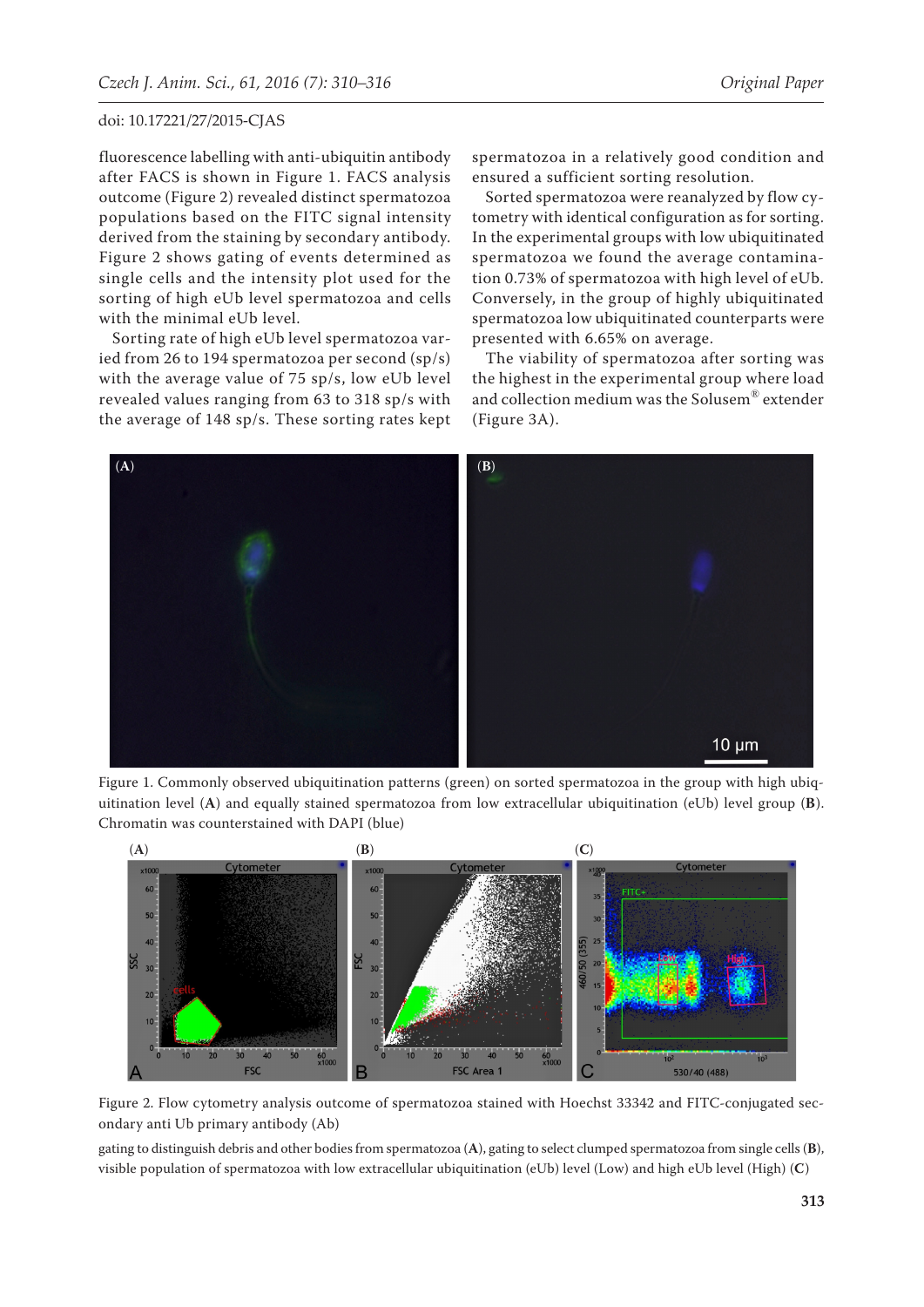

DPBS+0.01% PVA/mTBM (*n* = 5)

Figure 3. Percentage of viable low and highly ubiquitinated spermatozoa (**A**) and frozen/thawed spermatozoa (**B**) after fluorescence activated cell sorting **(**FACS) in different load/collection media (mean ± SEM). 200 spermatozoa were analyzed in each replicate (numbers of replicates are in brackets)

a<sup>-c</sup>significant difference ( $P < 0.05$ )

eUb = extracellular surface marker ubiquitin, DPBS = Dulbecco's phosphate buffered saline, PVA = polyvinyl alcohol, mTBM = modified Tris-buffered medium

The overall viability regardless of the used load and collection media was better for low ubiquitinated spermatozoa after FACS (18.6%) in comparison with the high eUb level experimental group (13.8%, *P* < 0.005) indicating a negative correlation between surface eUb level and spermatozoa quality.

*Viability after thawing*. The high viability rate of F/T spermatozoa after FACS is the key factor for the successful fertilization and early embryonic development. When DPBS + 0.01% PVA was utilized as a load and collection medium, no viable and motile spermatozoa were observed after FACS and F/T. Using DPBS + 0.01% PVA as a load and mTBM or standard extender as a collection medium, only few viable spermatozoa were detected but without progressive motility. The best viability rate with progressively moving spermatozoa was determined when Solusem® extender was employed as a load and collection medium (Figure 3B). In this case the viability of low ubiquitinated spermatozoa after FACS and F/T was 12.0% and in the high eUb level experimental group it was 7.0% (*P* < 0.05).

# **DISCUSSION**

Plasma membrane of boar spermatozoa is sensitive to stress, which greatly limits the utilization of FACS and freezing and makes the IVF techniques

more complicated (Vazquez et al. 2009; Balao da Silva et al. 2013). In addition, there is a wide individual variability among particular boars (Medrano et al. 2009) and even among individual semen collections from the same animal (Ciereszko et al. 2000). It is therefore important to evaluate the actual semen quality before subsequent fertilization or experimental trial. The first concern was to optimize spermatozoa survival rate during and after the freezing/thawing procedure.

Initial freezability test was important to overcome the above mentioned difficulties. Insemination doses without appropriate motility after F/T (below 40%) are not suitable for next procedures.

In contrast to cattle and horse, sorting of spermatozoa by FACS is used rarely in pig. Utilization of FACS to obtain sexed spermatozoa and piglets of desired sex was described by several authors (Vazquez et al. 2009), but only one approach was considered for commercial use (del Olmo et al. 2014). The necessity of large spermatozoa quantity for swine insemination (Vazquez et al. 2009) predetermines FACS especially in combination with cryopreservation to fertilization by ICSI. In our study we have shown that the average speed limit for the sorting rate regarding antibody staining of surface eUb is around  $5 \times 10^5$  spermatozoa per hour which is incompatible with the preparation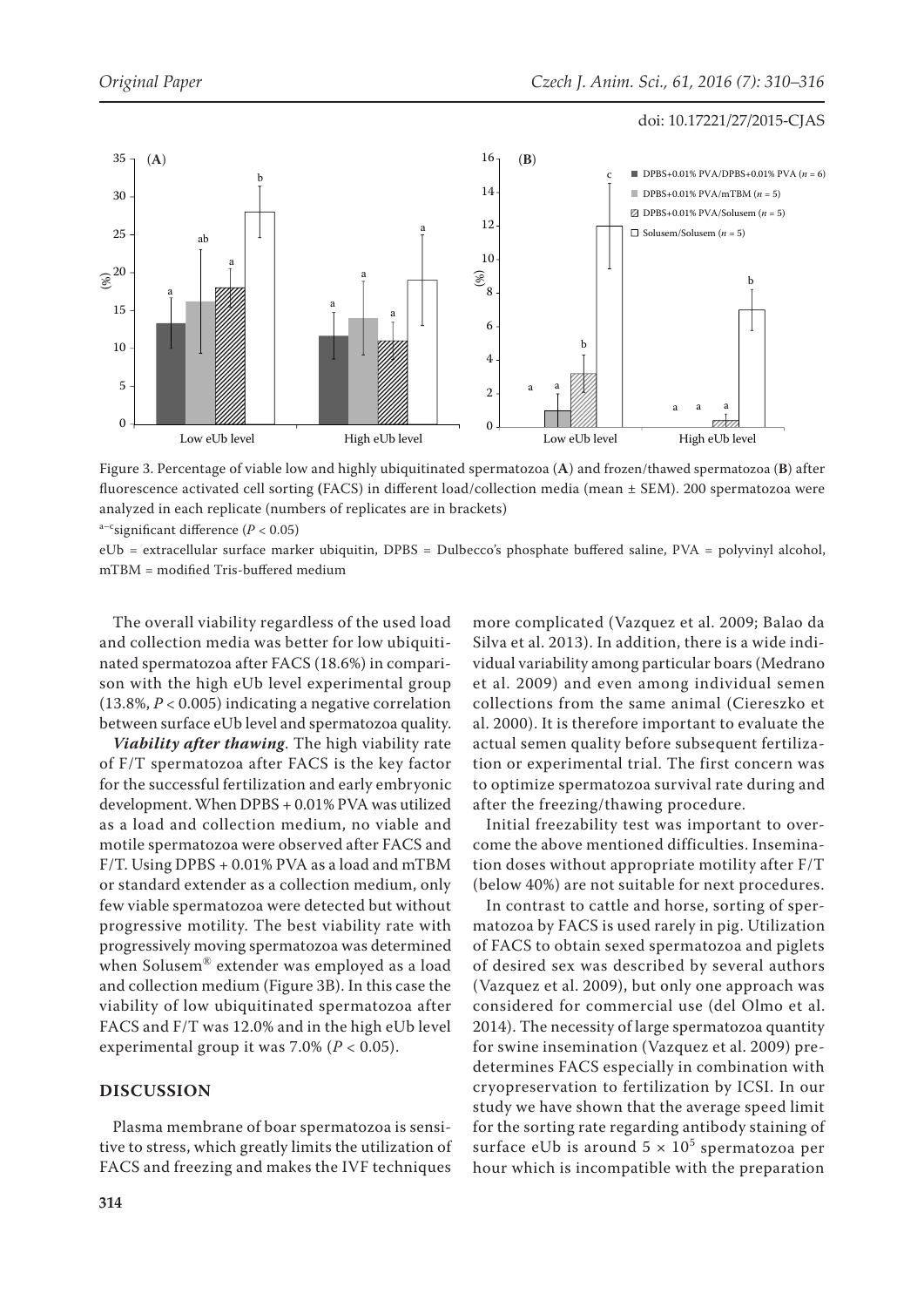of standard insemination dose (minimum up to  $5 \times 10^8$  F/T spermatozoa) (Knox and Yantis 2014) but it is sufficient for one laparoscopic insemination (del Olmo et al. 2014) or for many ICSI procedures.

A standard cytometer nozzle was used for all sorted groups because signal intensity of high eUb and low eUb populations was highly different and spermatozoon orientation during passage through the FACS detector had only minor contribution. In contrary to our experimental design, a standard nozzle is useless for the spermatozoa sexing where the signal intensity is very similar for XX and XY spermatozoa (Garner 2006). Staining of semen samples with Hoechst 33342 to distinguish spermatozoa from other particles and debris was also performed by Marchiani et al. (2007) or Martinez-Alborcia et al. (2012).

During FACS, spermatozoa are in the suboptimal condition and motility and viability decrease. On the other hand, high pressure during fast sorting has the same negative effect. We determined the optimal sorting duration up to 90 min. Above this time limit we observed serious decrease of spermatozoa motility and viability (personal observation).

To obtain two populations with maximal resolution regarding the ubiquitination level, only 1.51 and/or 0.91% of spermatozoa was selected into group with low and/or high eUb level. Interestingly, we observed significantly lower spermatozoa viability in the high eUb group compared to low eUb counterpart. This result corresponds to the hypothesis regarding the selection of epididymal spermatozoa based on eUb level (Sutovsky et al. 2002).

However, not all studies revealed this negative correlation between eUb level and spermatozoa quality. Muratori et al. (2005) and Varum et al. (2007) reported the opposite results. These discrepancies could be explained either by hypo-functionality of ubiquitin-based spermatozoa selection and degradation in epididymis (Eskandari-Shahraki et al. 2013) or by detection of ubiquitinated proteins, albeit not those on the sperm surface, that are intrinsic to normal spermatozoa (Sutovsky et al. 2015).

Our results are also in contradiction to study by Purdy (2008) concerning positive correlation between percentage of ubiquitinated spermatozoa in whole boar insemination dose and its freezability. The author highlighted the general beneficial effect of protein incorporation in the spermatozoa membrane (surface ubiquitin in this case) on its fluidity and cryopreservation success. With this

regard it means that a separated group of highly ubiquitinated spermatozoa should reveal better survival rate after F/T in comparison with a nonubiquitinated counterpart. However, our results indicated the opposite reliance, thus we disprove this hypothesis.

The viability after thawing greatly depends on initial semen parameters and precise manipulation during all processes. Unpublished data suggest temperature fluctuations during manipulation with spermatozoa as a crucial problem, especially after the initial cooling down to 5°C.

# **CONCLUSION**

Spermatozoa undergo various kinds of stress during a relatively long procedure of Ab staining and FACS. Our approach allows obtaining a sufficient number of viable spermatozoa for subsequent artificial fertilization by ICSI. This procedure could be used for a wide variety of spermatozoa sorting based on different surface markers.

### **REFERENCES**

- Alkmin D.V., Parrilla I., Tarantini T., Parlapan L., Del Olmo D., Vazquez J.M., Martinez E.A., Roca J. (2014): Intra- and interboar variability in flow cytometric sperm sex sorting. Theriogenology, 82, 501–508.
- Balao da Silva C.M., Ortega Ferrusola C., Morillo Rodriguez A., Gallardo Bolanos J.M., Plaza Davila M., Morrell J.M., Rodriguez Martinez H., Tapia J.A., Aparicio I.M., Pena F.J. (2013): Sex sorting increases the permeability of the membrane of stallion spermatozoa. Animal Reproduction Science, 138, 241–251.
- Barbas J.P., Mascarenhas R.D. (2009): Cryopreservation of domestic animal sperm cells. Cell and Tissue Banking, 10, 49–62.
- Ciereszko A., Ottobre J.S., Glogowski J. (2000): Effects of season and breed on sperm acrosin activity and semen quality of boars. Animal Reproduction Science, 64, 89–96.
- del Olmo D., Parrilla I., Sanchez-Osorio J., Gomis J., Angel M.A., Tarantini T., Gil M.A., Cuello C., Vazquez J.L., Roca J., Vaquez J.M., Martinez E.A. (2014): Successful laparoscopic insemination with a very low number of flow cytometrically sorted boar sperm in field conditions. Theriogenology, 81, 315–320.
- Eskandari-Shahraki M., Tavalaee M., Deemeh M.R., Jelodar G.A., Nasr-Esfahani M.H. (2013): Proper ubiquitination effect on the fertilisation outcome post-ICSI. Andrologia, 45, 204–210.